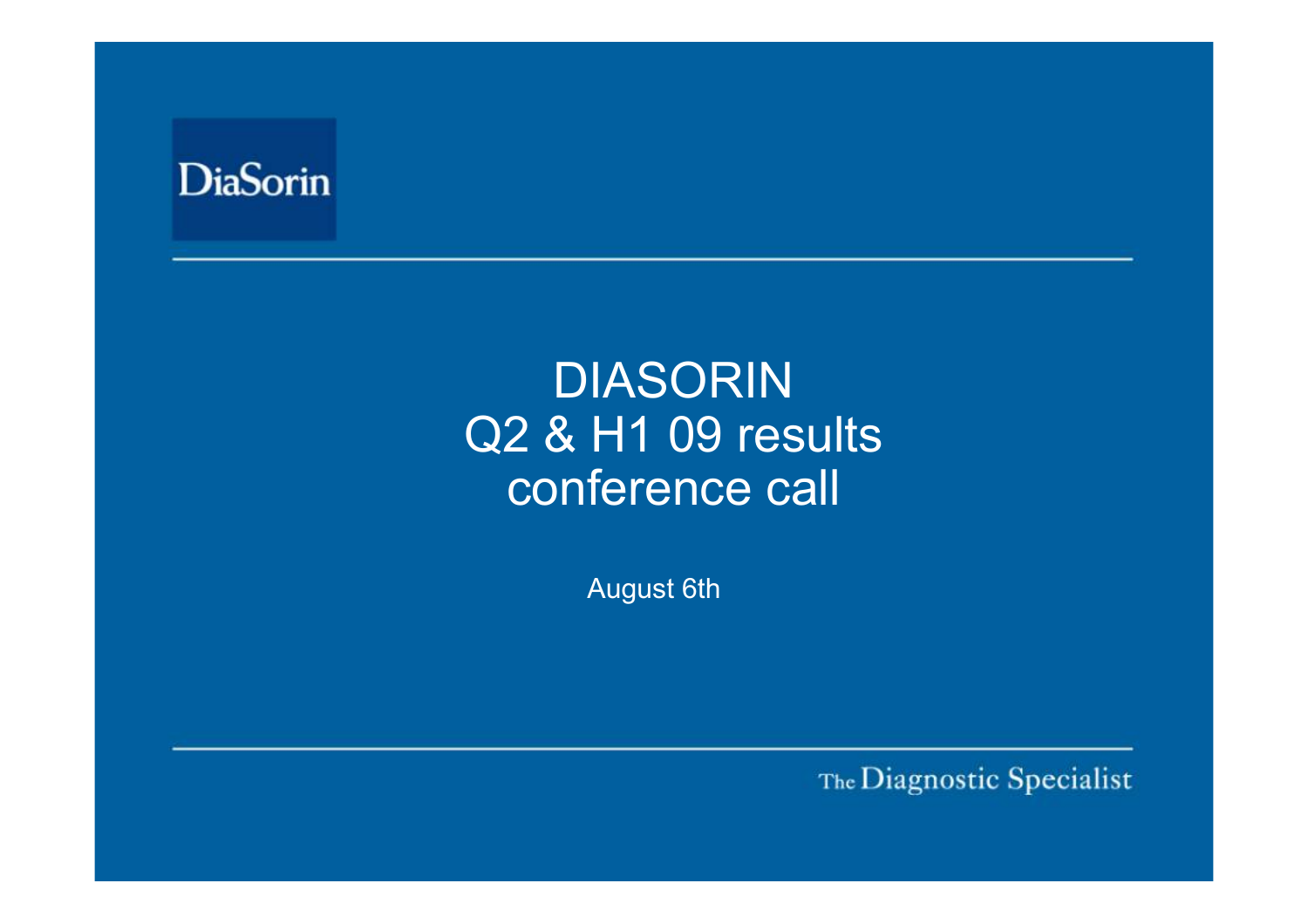# **H1 09 results highlights**

- $\bullet$ **Revenues growth accelerating quarter on quarter: +33.3% Q2 09/08 vs +26.0% Q1 09/08 (+ 29.8% H1 09 vs H1 08)**
- $\bullet$ **North America continues booming:**

¾**H1 09 sales up 86.8% as reported (+62.8% at constant exchange rates) boosted by Vit D and Biotrin product sales (ca 11.3% contribution on US sales);**

¾**ID panel sales promising: +40% in H1 09;**

¾**4 new products available on the US market in the endocrinology area.**

- $\bullet$  **Steady enlargement of Liaison installed base, from ca. 2510 (31/12/08) to ca. 2777 (30/06/09)**
- $\bullet$  **Significant consistent improvement of operating margins:** 
	- ¾ **Gross Margin +40.8%**
	- ¾ **Ebit +65.2%**
- $\bullet$  **Net earnings increase more than proportionally even excluding one-off fiscal benefits from goodwill step-up:**

¾**+83.0% H1 09 vs H1 08**

¾**+65.9% excluding one off effects**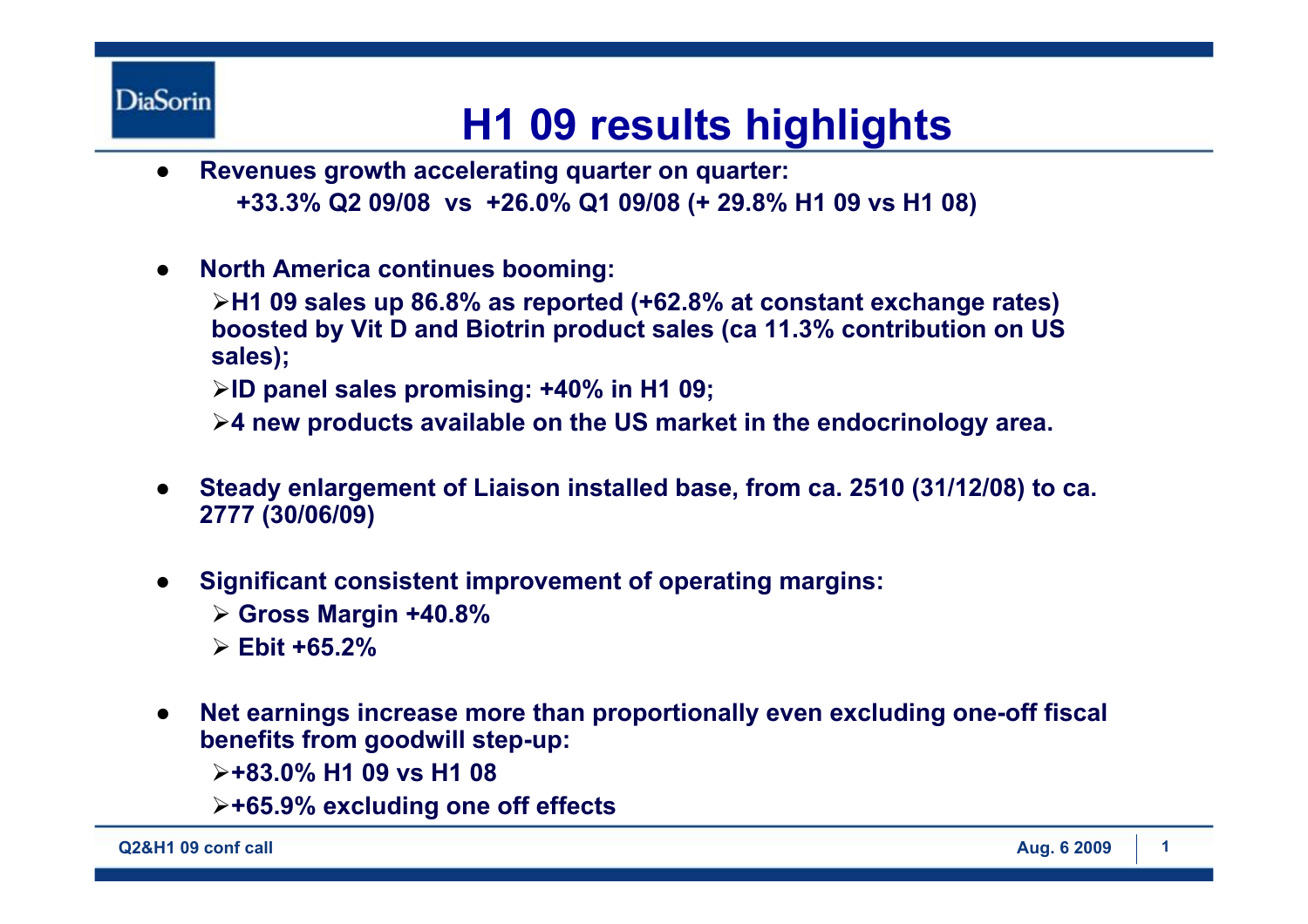#### **Q2 Results: income statement**

| millions $\epsilon$               | Q2 2009 | Q2 2008 | $\Delta$  |
|-----------------------------------|---------|---------|-----------|
| <b>Net Revenues</b>               | 79.5    | 59.6    | $+33.3%$  |
| <b>Gross profit</b>               | 56.3    | 38.8    | $+45.0%$  |
| <b>Margin</b>                     | 70.8%   | 65.1%   |           |
| G&A                               | (8.1)   | (6.5)   |           |
| R&D                               | (3.9)   | (3.1)   |           |
| <b>S&amp;M</b>                    | (14.6)  | (11.7)  |           |
| <b>Total Operating Expenses</b>   | (26.7)  | (21.2)  |           |
| % on sales                        | (33.5%) | (35.6%) |           |
| Other operating Income/(Expenses) |         | 0.6     |           |
| <b>Ebit</b>                       | 29.5    | 17.0    | $+74.1%$  |
| Margin                            | 37.1%   | 28.4%   |           |
| <b>Net Financial expense</b>      | 2.3     | (0.8)   |           |
| Tax                               | (7.9)   | (6.0)   |           |
| <b>Net Result</b>                 | 23.9    | 10.1    | $+136.4%$ |
| <b>Ebitda</b>                     | 33.8    | 20.5    | $+64.9%$  |
| <b>Margin</b>                     | 42.5%   | 34.4%   |           |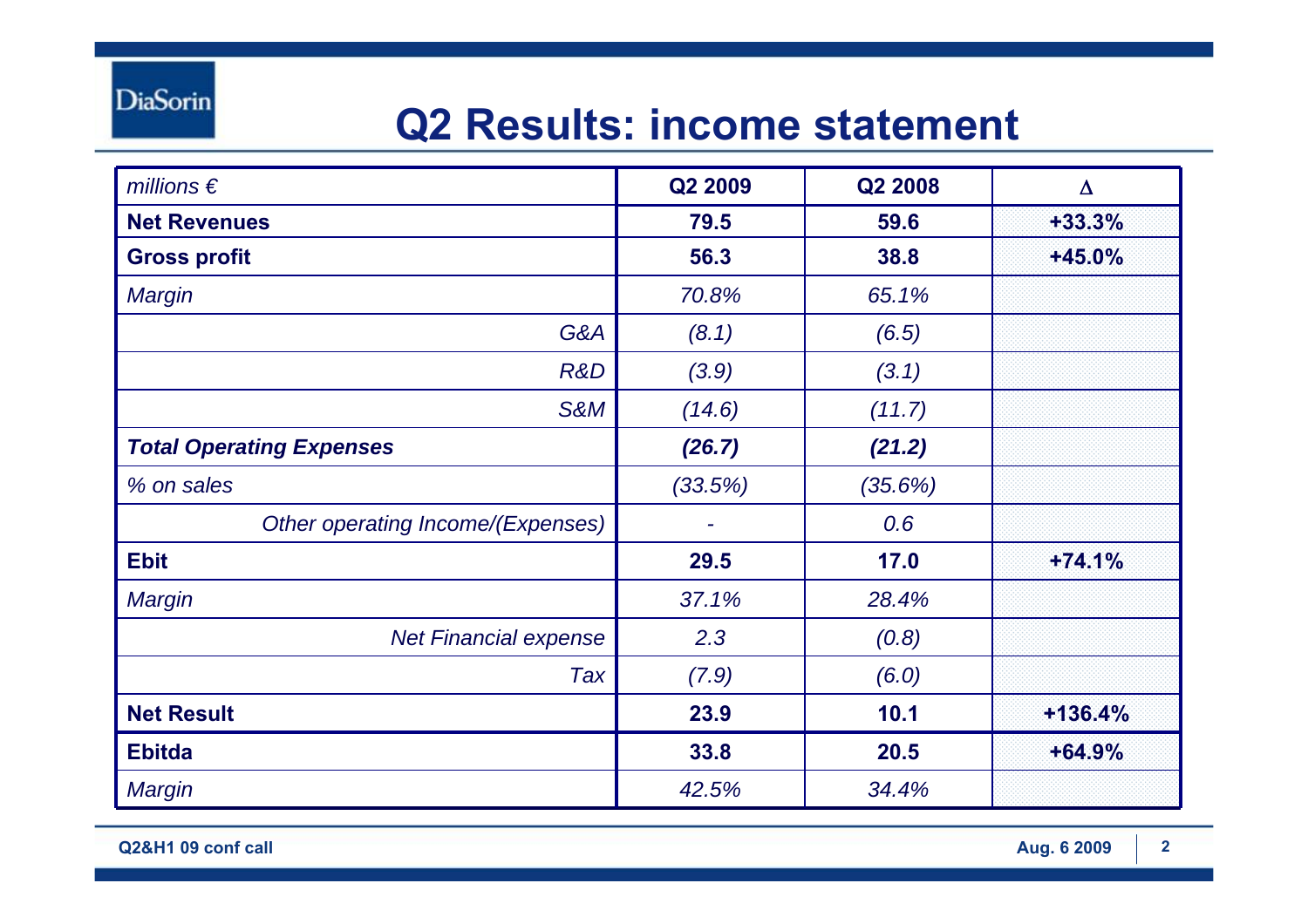### **H1 09 Results: income statement**

| millions $\epsilon$               | H1 09   | H1 08      | $\Delta$ |
|-----------------------------------|---------|------------|----------|
| <b>Net Revenues</b>               | 150.9   | 116.3      | $+29.8%$ |
| <b>Gross profit</b>               | 106.2   | 75.4       | $+40.8%$ |
| <b>Margin</b>                     | 70.4%   | 64.8%      |          |
| G&A                               | (15.9)  | (12.8)     |          |
| R&D                               | (7.7)   | (6.2)      |          |
| <b>S&amp;M</b>                    | (28.1)  | (22.9)     |          |
| <b>Total Operating Expenses</b>   | (51.7)  | (42.0)     |          |
| % on sales                        | (34.3%) | $(36.1\%)$ |          |
| Other operating Income/(Expenses) | (0.5)   | (0.8)      |          |
| <b>Ebit</b>                       | 53.9    | 32.6       | $+65.2%$ |
| <b>Margin</b>                     | 35.7%   | 28.1%      |          |
| <b>Net Financial expense</b>      | (1.3)   | (0.3)      |          |
| Tax                               | (15.5)  | (12.1)     |          |
| <b>Net Result</b>                 | 37.1    | 20.3       | $+83.0%$ |
| <b>Ebitda</b>                     | 62.2    | 39.7       | +56.6%   |
| Margin                            | 41.2%   | 34.1%      |          |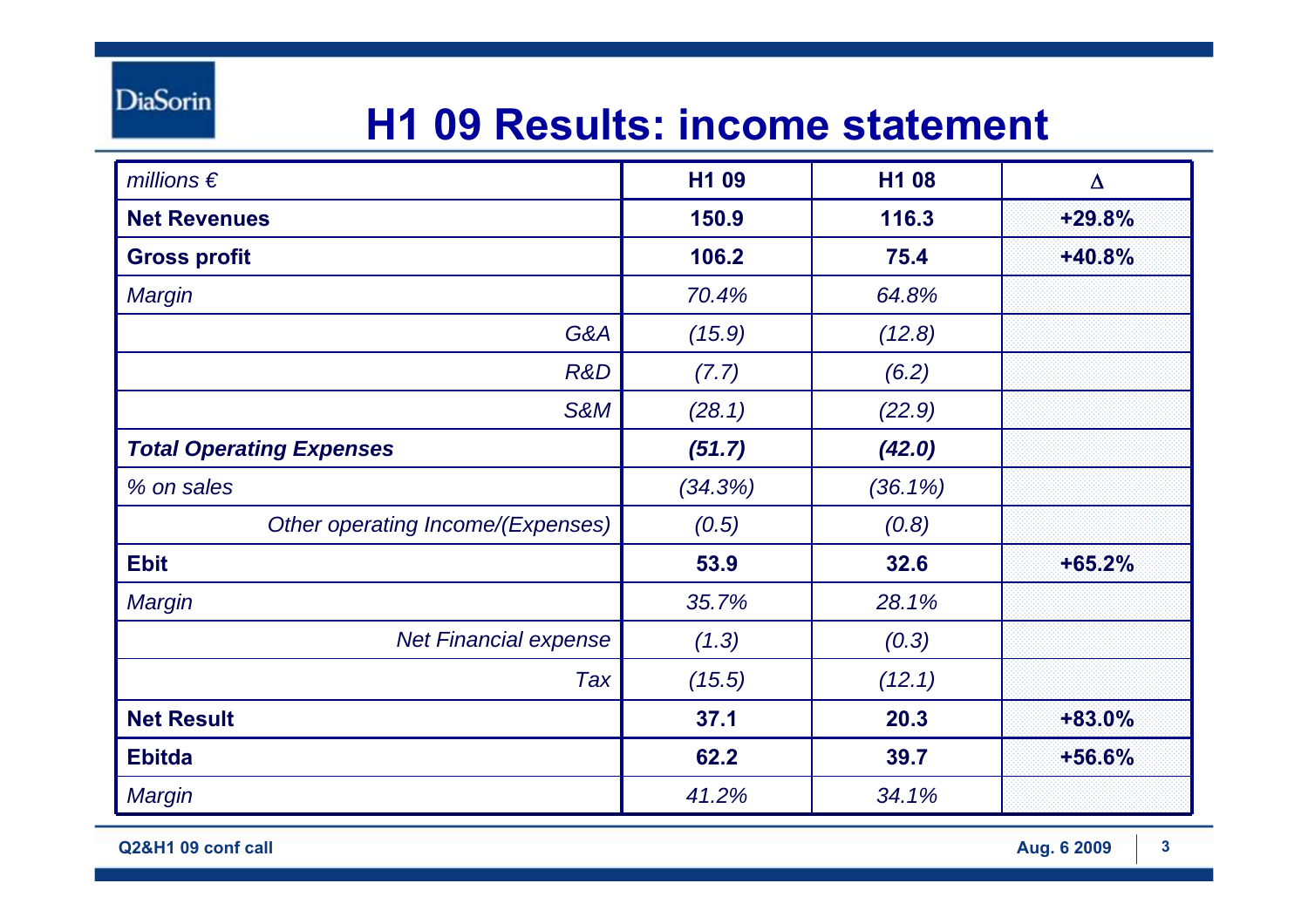**DiaSorin Revenues break down H1: by technology**

ELISA sales grew by 24.5%, thanks mainly to Biotrin products, but CLIA sales keep growing at higher rate than other technologies

**+40.8% H1 09 vs. H1 08**



**Q2&H1 09 conf call Aug. 6 2009 4**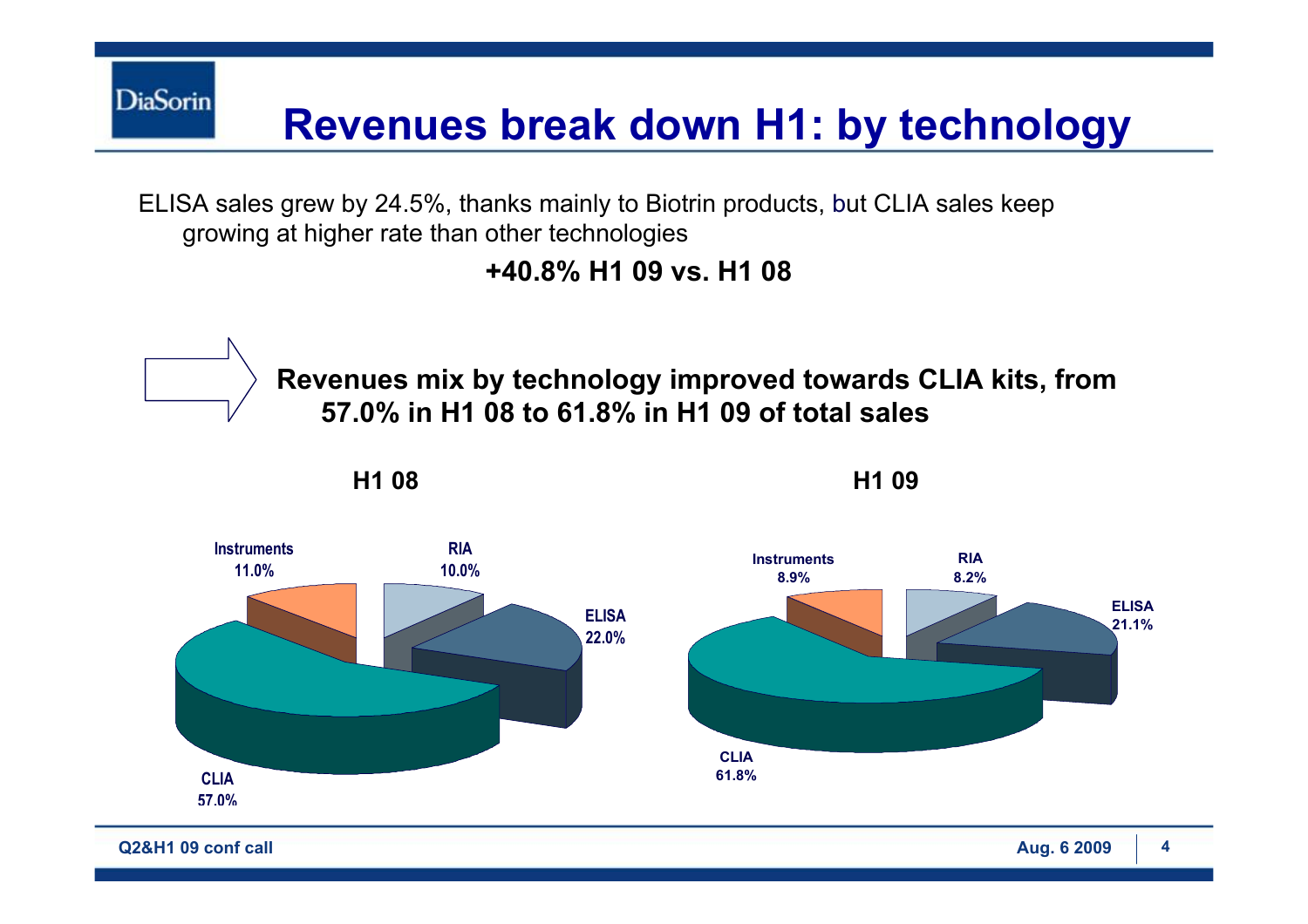#### **Revenues break down H1: by geography**

|                       | H1    |       |       |
|-----------------------|-------|-------|-------|
| millions $\epsilon$   | 2009  | 2008  | Δ     |
| Italy                 | 29.3  | 26.9  | 8.9%  |
| <b>Rest of Europe</b> | 48.2  | 42.8  | 12.7% |
| <b>North America</b>  | 49.3  | 26.4  | 86.8% |
| <b>Rest of World</b>  | 24.1  | 20.2  | 19.2% |
| <b>Total</b>          | 150.9 | 116.3 | 29.8% |

●In Europe, increased market share in consolidated as well as in developing markets:

| <b>Italy</b>   | +8.9% | H1 09 vs. H1 08                                  |
|----------------|-------|--------------------------------------------------|
| <b>France</b>  |       | $+33.2\%$ H1 09 vs. H1 08                        |
| <b>Nordic</b>  |       | +55.8% H1 09 vs. H1 08 (+80.6% at comparable FX) |
| <b>Belgium</b> |       | $+14.5\%$ H1 09 vs. H1 08                        |

#### ● In North America, accelerating growth: + 86.8% H1 09 vs. H1 08 as reported (Biotrin contribution +11.3%) **+ 62.8%**H1 09 vs. H1 08 at comparable FX (Biotrin contribution +10.0%)

● In Rest of the World, positive trends in recent initiatives and distributors' markets **Mexico** +22.1% H1 09 vs. H1 08 (+42.1% at comparable FX) **Israel** +122.3% H1 09 vs. H1 08 (+72.7% on a normalized basis) **China** +23.8% H1 09 vs. H1 08 **Distributor** +21.6%H1 09 vs. H1 08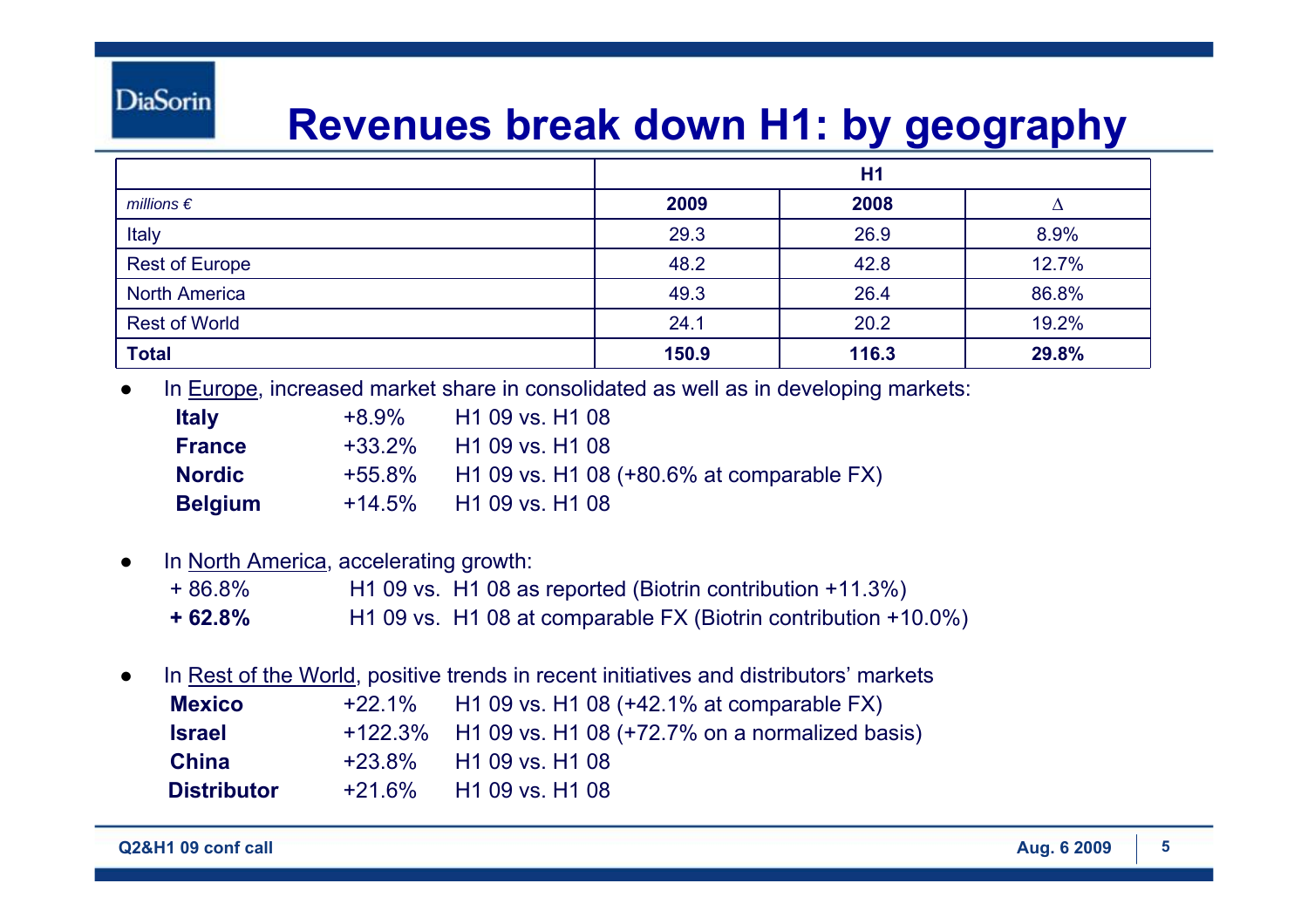#### **Continuous improvement in profitability**

Profitability growth rate accelerated:

| <b>Gross Margins</b> | <b>+40.8% H1 09 vs. H1 08</b>                     |
|----------------------|---------------------------------------------------|
| <b>EBITDA</b>        | $+56.6\%$ H <sub>1</sub> 09 vs. H <sub>1</sub> 08 |
| <b>EBIT</b>          | <b>+65.2% H1 09 vs. H1 08</b>                     |

**from 64.8% to 70.4% of tot sales from 34.1% to 41.2 %** of tot sales **from 28.1% to 35.7%** of tot sales

Thanks to:

- ●Improved technology mix: CLIA revenues represents 61.8% in H1 09 vs. 57.0% in H1 08
- ●Vitamin D test booming
- ●Lower incidence of instrument sales and instrument depreciation on total sales
- ●Lower incidence of sales & marketing expenses on total sales
- ●Improved Euro/Dollar exchange rate

**Net Result +83.0%** H1 09 vs. H1 08**from 17.4% to 24.6%** of tot sales

Excluding a tax levied on goodwill step-up of  $\epsilon$  3.6MM and subs. deferred tax assets of  $\epsilon$ 7.1MM

*Net Result +65.9% H1 09 vs H1 08 from 17.4% to 22.3% of total sales*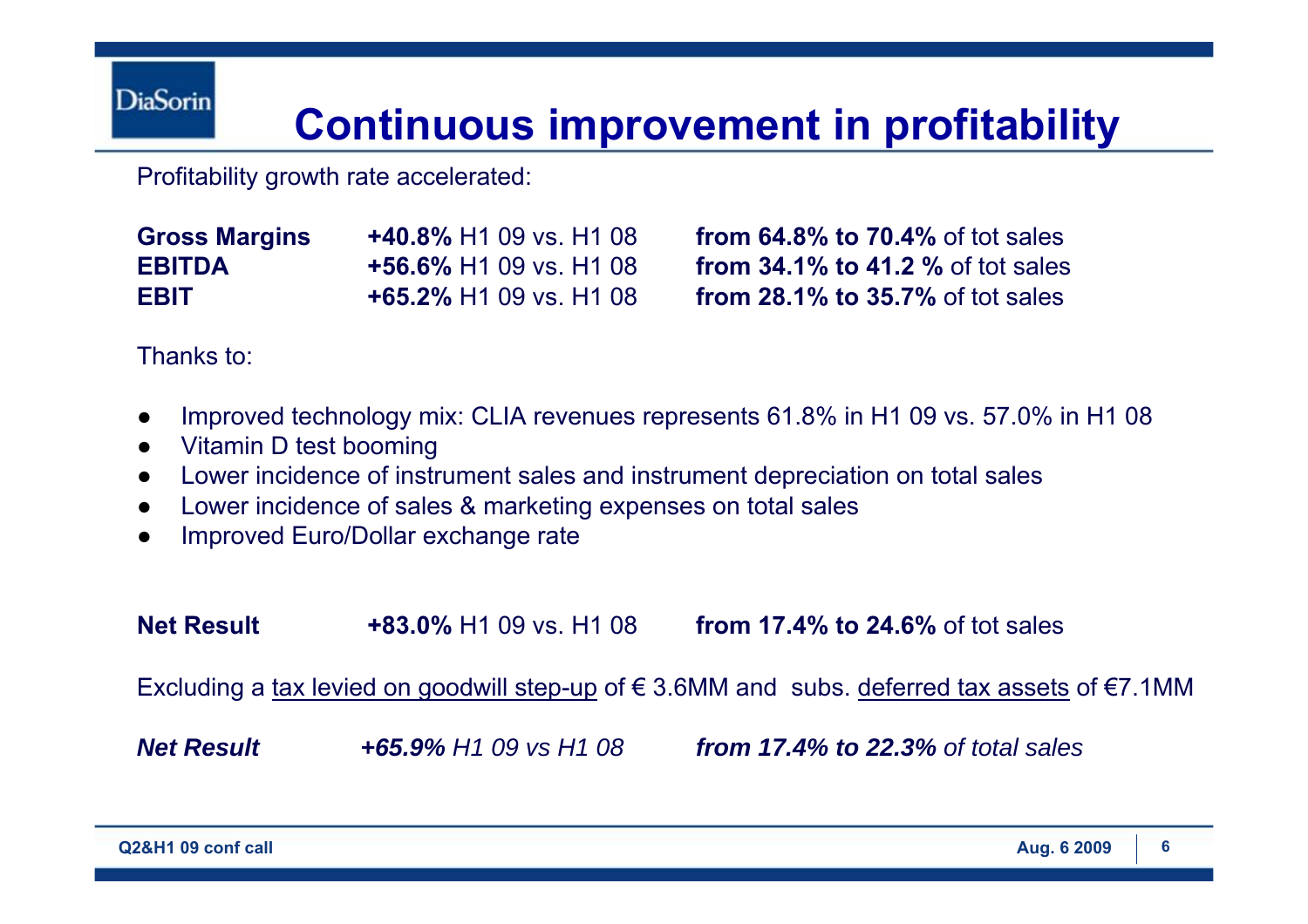#### **H1 results: balance sheet & cash flow**

| millions $\epsilon$           | 30/06/09 | 31/12/2008 |
|-------------------------------|----------|------------|
| Total tangible asset          | 38.8     | 35.4       |
| Total intangible asset        | 96.9     | 93.3       |
| Other non-current asset       | 16.8     | 10.1       |
| <b>Net Working Capital</b>    | 71.5     | 57.7       |
| Other non-current liabilities | (23.8)   | (22.9)     |
| <b>Net Capital Employed</b>   | 200.2    | 173.9      |
| <b>Net Debt</b>               | 15.4     | 19.8       |
| Total shareholder's' equity   | 184.8    | 154.1      |

|                                               | H <sub>1</sub> 09 | H <sub>1</sub> 08 |
|-----------------------------------------------|-------------------|-------------------|
| Net change in cash and cash equivalents       | 9.6               | 5.7               |
| Cash and equivalents at the end of the period | 26.4              | 14.1              |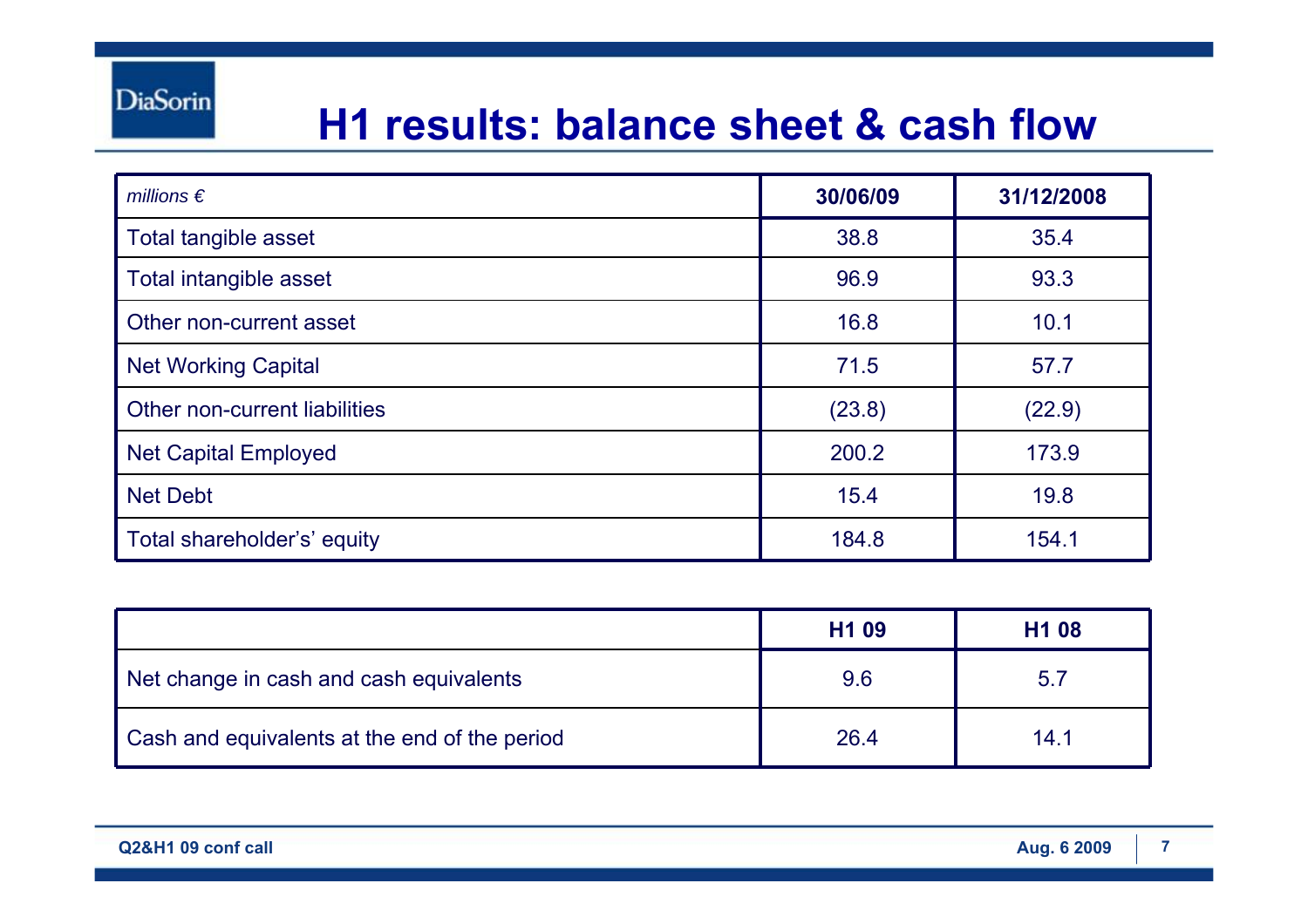

#### **Solid financial structure**

- $\bullet$  **Operating cash flow € 25.9 MM in H1 09 (bef. Capex of 14.9 MM) vs. € 14.4 MM in H1 08 (bef. Capex of 6.3 MM);**
- ● **Net debt of € 15.4 MM at 30/06/09 vs. € 19.8 MM at year end 08, after dividend payment (€ 6.6 MM) and tax for the goodwill step-up (€ 3.6 MM);**
- ●**Cash and equivalents at the end of H1 09 amount to € 26.4 MM.**